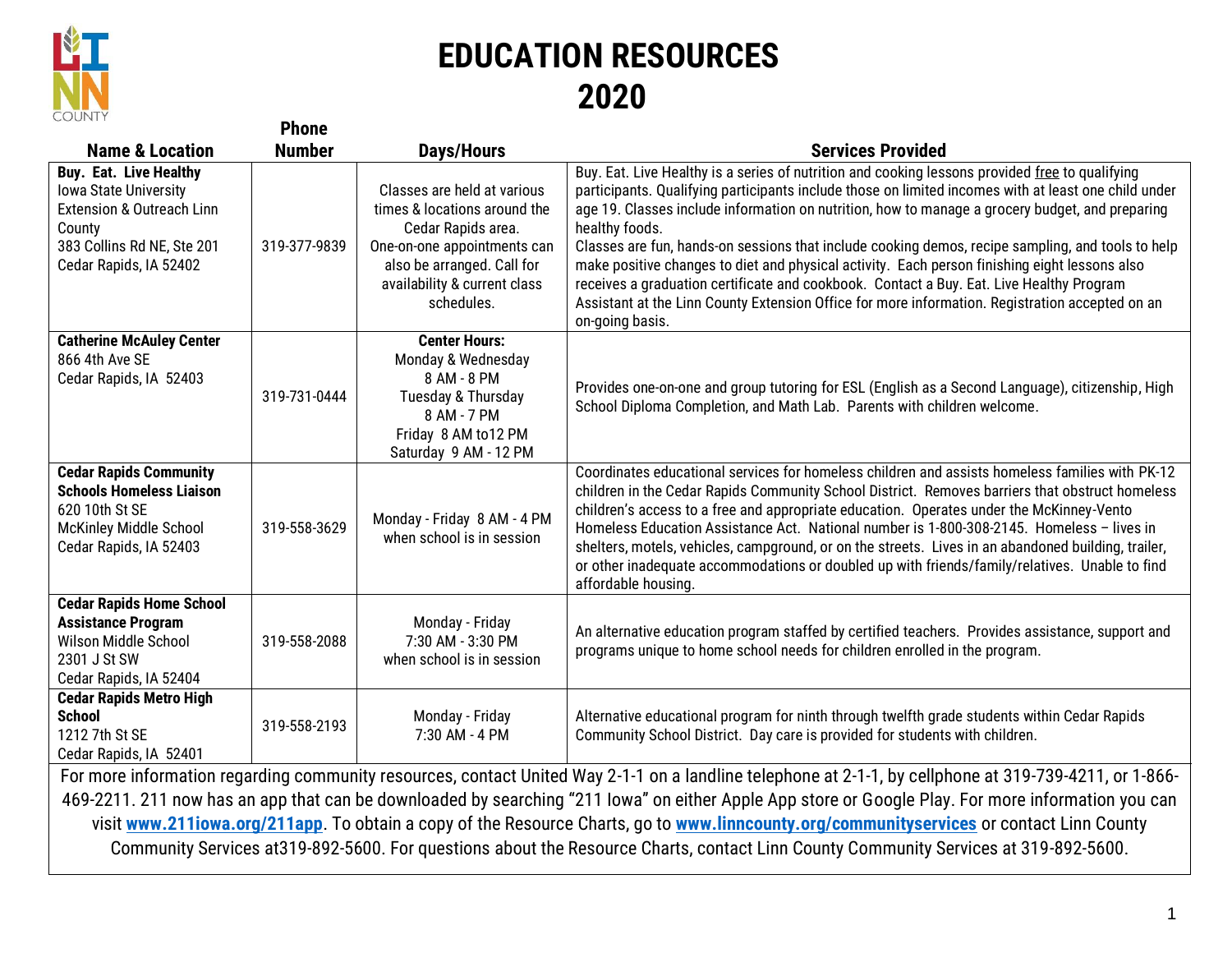|                                                                                                                                                                                           | <b>Phone</b>                       |                                                                                                                                            |                                                                                                                                                                                                                                                                                                                                                                                                                                                                                                                                                  |
|-------------------------------------------------------------------------------------------------------------------------------------------------------------------------------------------|------------------------------------|--------------------------------------------------------------------------------------------------------------------------------------------|--------------------------------------------------------------------------------------------------------------------------------------------------------------------------------------------------------------------------------------------------------------------------------------------------------------------------------------------------------------------------------------------------------------------------------------------------------------------------------------------------------------------------------------------------|
| <b>Name &amp; Location</b>                                                                                                                                                                | <b>Number</b>                      | <b>Days/Hours</b>                                                                                                                          | <b>Services Provided</b>                                                                                                                                                                                                                                                                                                                                                                                                                                                                                                                         |
| <b>College Community Schools</b><br><b>Learning Supports Office</b><br>401 76 <sup>th</sup> Ave SW,<br>Cedar Rapids, IA 52404                                                             | 319-848-4257                       | Monday - Friday<br>8 AM - 4 PM                                                                                                             | Provides support to College Community students and their families with a variety of needs<br>including homelessness, access to mental or physical health care, foster care, immigrant and<br>refugee support, questions about enrollment into the school district, and connections to<br>community resources.                                                                                                                                                                                                                                    |
| <b>CompuPlace</b><br>601 2nd Ave SE, #3<br>Cedar Rapids, IA 52401                                                                                                                         | 319-362-4284                       | By appointment only.                                                                                                                       | Provides limited computer access and training, by appointment only, primarily to adults with<br>intellectual disabilities, low readers, Veterans with disabilities, and to individuals accessing and<br>learning to use assistive technology. Will also train staff to assist clients with disabilities in<br>computer use. For more information, contact <b>compuplace@ecc-cr.net</b> . Works on a variety of<br>basic academic skills, problem solving skills, communication skills, and common computer skills.<br>Volunteer teachers needed. |
| <b>Creating Futures</b><br>Lindale Mall - Lower Level<br>4444 1st Ave NE<br>Cedar Rapids, IA 52402                                                                                        | 319-365-9474<br>X31174             | Monday - Friday 8 AM - 5 PM<br>Doors are open to public:<br>Monday, Thursday & Friday<br>8:30 AM - 4:30 PM<br>Wednesdays 9 AM - 4:30 PM    | Provides supportive services to young adults, ages, 16-24 to finish high school, go to college or<br>find employment. www.kirkwood.edu/creatingfutures                                                                                                                                                                                                                                                                                                                                                                                           |
| <b>Early Childhood lowa</b>                                                                                                                                                               |                                    |                                                                                                                                            | This Web site was created to provide FREE objective, medically accurate early care, health, and<br>education information for families in lowa. Browse the database for great resources or take a look<br>at the Early Childhood A to Z section for topics such as child care, health and safety, child<br>development, learning to read and write, parenting, pregnancy, and many others.<br>https://earlychildhood.iowa.gov/                                                                                                                    |
| <b>Food Assistance Employment</b><br>& Training Program<br>IowaWORKS; Lindale Mall -<br>Lower Level<br>4444 1st Ave NE<br>Cedar Rapids, IA 52402                                          | 319-365-9474<br>x31155             | Monday - Friday<br>8 AM - 5 PM<br>Doors are open to public:<br>Monday, Thursday & Friday<br>8:30 AM - 4:30 PM<br>Wednesdays 9 AM - 4:30 PM | Meet with staff to explore what career options are best for you. Tuition assistance available for in-<br>demand occupation industries. Coaching to assist with job readiness, job seeking, and retention.<br>Support services. To qualify, you must be receiving food assistance, be eligible to work in the<br>United States, and complete the selection process. Age 18+.                                                                                                                                                                      |
| <b>GAP Tuition Assistance</b><br>IowaWORKS Lindale Mall -<br>Lower Level<br>4444 1st Ave NE<br>Cedar Rapids, IA 52402                                                                     | 319-365-9474<br>x31155             | Monday - Friday 8 AM - 5 PM<br>Doors are open to public:<br>Monday, Thursday & Friday<br>8:30 AM - 4:30 PM<br>Wednesdays 9 AM - 4:30 PM    | Meet with staff to explore what career options are best for you. Tuition assistance available for<br>short-term training in demand occupation industries. Coaching to assist with job readiness, job<br>seeking, and retention. To qualify, you must meet the income criteria, be eligible to work in the<br>United States, and complete the selection process. Age 18+. Funding available for one certificate<br>only. www.kirkwood.edu/gap                                                                                                     |
| <b>Grant Wood Area Education</b><br><b>Agency Early ACCESS</b><br>4401 6th St SW<br>Cedar Rapids, IA 52404<br><b>Early Childhood Services</b><br>4401 6th St SW<br>Cedar Rapids, IA 52404 | 319-399-6746                       | Monday - Friday<br>7:30 AM - 4:30 PM<br>Monday - Friday<br>7:30 AM - 4:30 PM                                                               | Services for children ages birth to 3 years old, if he/ she was premature or has a known condition<br>or delayed in any area of development.<br>For children ages 3 to 5, whose parents are concerned with developmental delays.                                                                                                                                                                                                                                                                                                                 |
| <b>Grant Wood Area Education</b><br><b>Agency Family Educator</b><br>Partnership<br>4401 6th St SW<br>Cedar Rapids, IA 52404                                                              | 319-399-6702<br>or<br>319-399-6719 | Monday - Friday<br>8 AM - 4:30 PM                                                                                                          | Parent resource library available. Provides support for families who have children with disabilities.                                                                                                                                                                                                                                                                                                                                                                                                                                            |